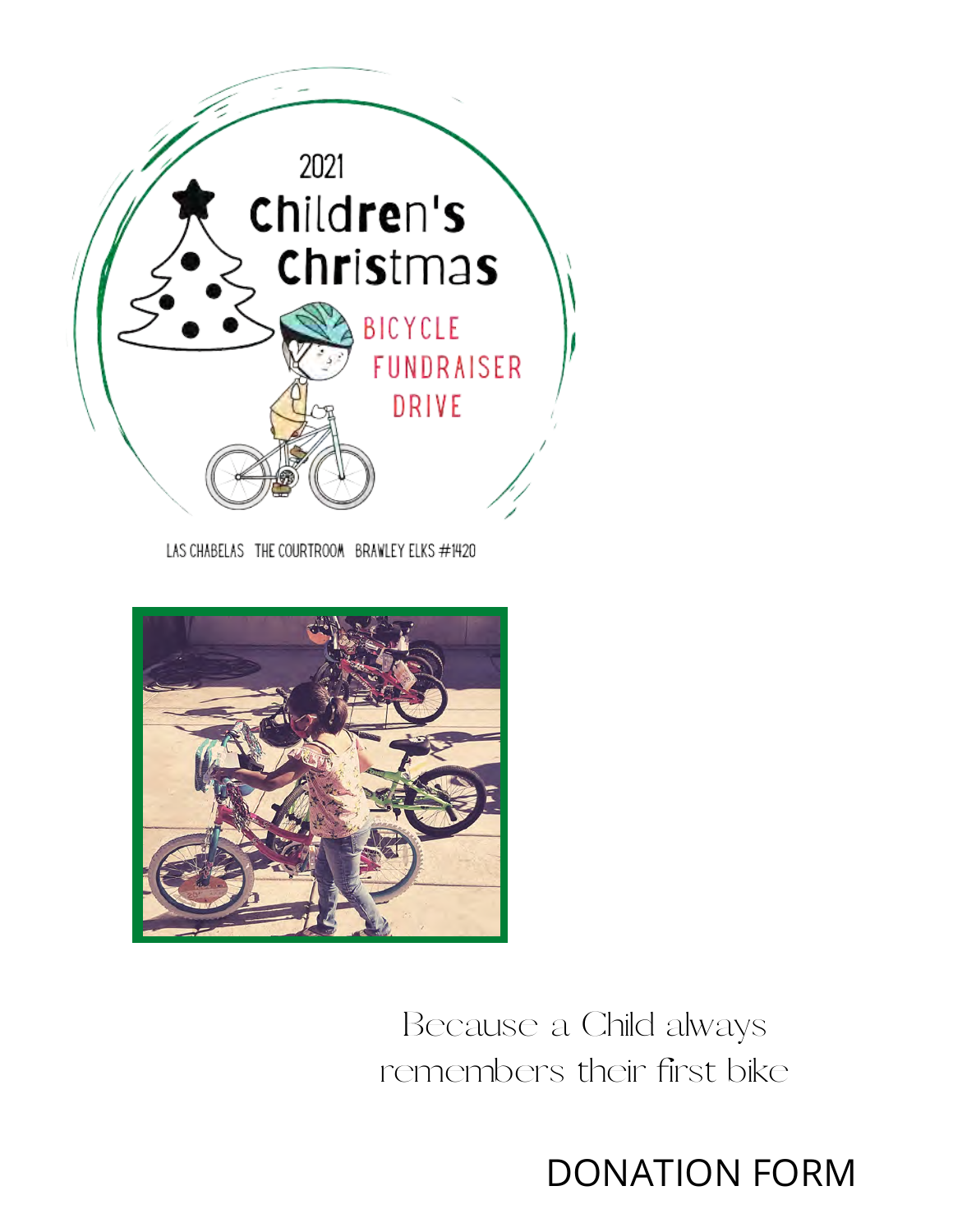*Because a Child Always Remembers their First Bike*



LAS CHABELAS THE COURTROON BRAWLEY ELKS #1920

November 22, 2021

Dear Community Supporter:

For over ten consecutive years we have been blessed by the support we have received from our community in our annual Children's Christmas Bicycle Fundraising drive. Over 1000 bicycles have been given during this Christmas season to Imperial Valley needy children. Last year we were able to deliver over 123 bicycles and helmets to children throughout our Imperial Valley during the pandemic. Children are pre-selected through various agencies: The Imperial County Sheriff Organization selects children from our unincorporated areas, the Brawley Police Department chooses children from families they have come across throughout the year, Imperial County Social Services selects various foster children and the remaining bicycles going to C.H.A.R.L.E.E a foster children advocacy group.

The smile on the children's faces as they push and pedal away on their very own brand new bicycle is a heartwarming gift. It is our hope to keep giving needy children in our valley the memory of their first bicycle.

Las Chabelas Restaurant and The Courtroom along with the Brawley Elks Lodge #1420 are asking local businesses and community members to join us in our bicycle drive by donating a new bicycle. If you prefer to give a monetary donation, this also would be gladly appreciated. All donations will be used to purchase new bicycles and helmets. Our target age for the boys and girls is 7 to 12 years of age which are the 16", 18" and 20" bicycles.

We will also be holding our traditional Tri-tip fundraiser on Saturday, December 18 to raise funds to purchase additional bicycles and helmets. This will be held at Las Chabelas Restaurant from 11:00 a.m. to 2:00 p.m. All donations over \$100 will include two tri-tip tickets for this event.

Please return the enclosed form to us. All donations will be recognized at the entrance wall at Las Chabelas Restaurant as well in our social media platforms.

Feel free to contact us with any questions: Carlos 760-427-7580 or Abraham 760-562-3018.

Thank You,

Carlos Weir  $\overline{A}$  Abraham Rubalcava Las Chabelas Restaurant **Fundraising Coordinator**